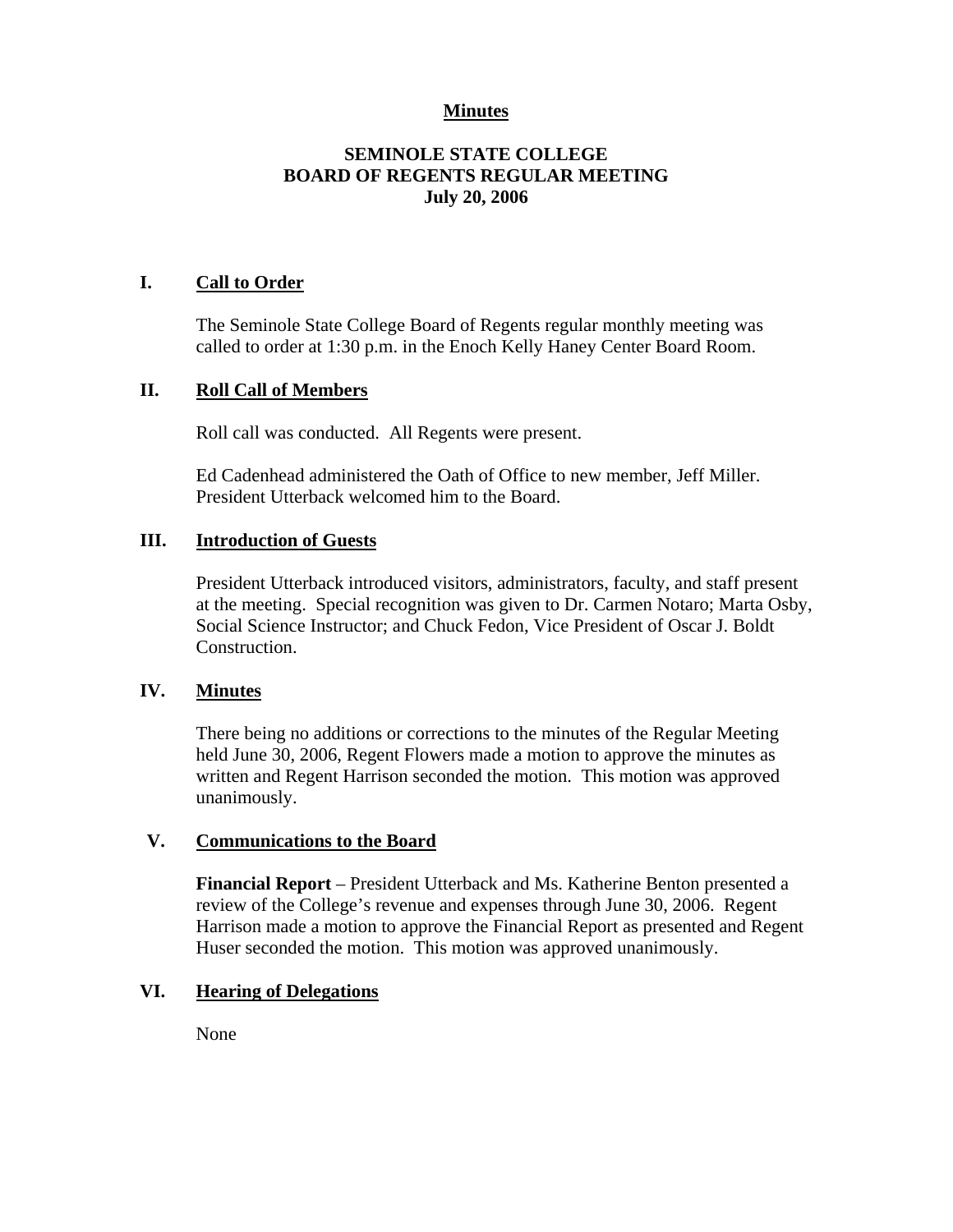Minutes SSC Board of Regents Regular Meeting July 20, 2006 Page 2

### **VI. President's Report**

President Utterback discussed items under the President's Report utilizing a PowerPoint presentation (See enclosed copy of the PowerPoint presentation.)

Personnel Update – President Utterback informed the Board members of several personnel changes on campus. Julie Parks of Earlsboro has been hired as a GEAR UP Education Specialist; Kendall Rogers has been hired as a GEAR UP Activities Specialist; David Helseth has been hired as Life Sciences Instructor; Damaris Haney has transferred to GEAR UP Advisor; Dianna O'Connell has transferred to Upward Bound Coordinator; Jeanie Nix has transferred to GEAR UP Data Specialist and Dr. Katherine Rowe, Early Childhood Development Instructor has resigned.

Report on Student Housing Bond Financing – President Utterback informed the Board that Standard & Poors – Public Finance has assigned Seminole State College a finance rating of "BBB-". The Board was presented with a copy of the report from Standard & Poors Seminole State College was visited by this company to review finances for bond financing. The visit was part of the process for the financing of the residence hall project.

SSC Educational Foundation Golf Tournament – President Utterback gave the Board members information about the SSC Educational Foundation Golf Tournament to be held on October 9, 2006 at the Jimmie Austin Golf Course in Seminole.

# **VIII. Business**

**Election of Officers** – President Utterback presented the Board with a section of the Board Policy regarding the election of officers. Regent Huser made a motion to elect the following Regents as officers: David Wilson, Chair; William Harrison, Jr., Vice Chair; Roger Nansel, Secretary. Regent Jon Flowers seconded this motion. This motion was approved unanimously.

**Approval to enter into contract with Boldt Builds** – President Utterback presented the Board with a copy memo from Katherine Benton, Vice President for Fiscal Affairs explaining the process of the selection of a construction manager for the residence hall project and a copy of the potential contract with Oscar J. Boldt Construction Company. Chuck Fedon, Vice President of Boldt addressed the Board and told about the process, the project and his company. President Utterback recommended approval to enter into this contract. Mr. Fedon suggested that the sub-contractors submit bonding documents for anything over \$50,000 instead of the construction manager. Regent Flowers commented that he would rather the sub-contractors be bonded. Regent Huser made a motion to approve the contract with Boldt Builds, Oscar J. Boldt Construction to serve as a construction manager for the residence hall project. Regent Donaho seconded this motion. This motion was approved unanimously.